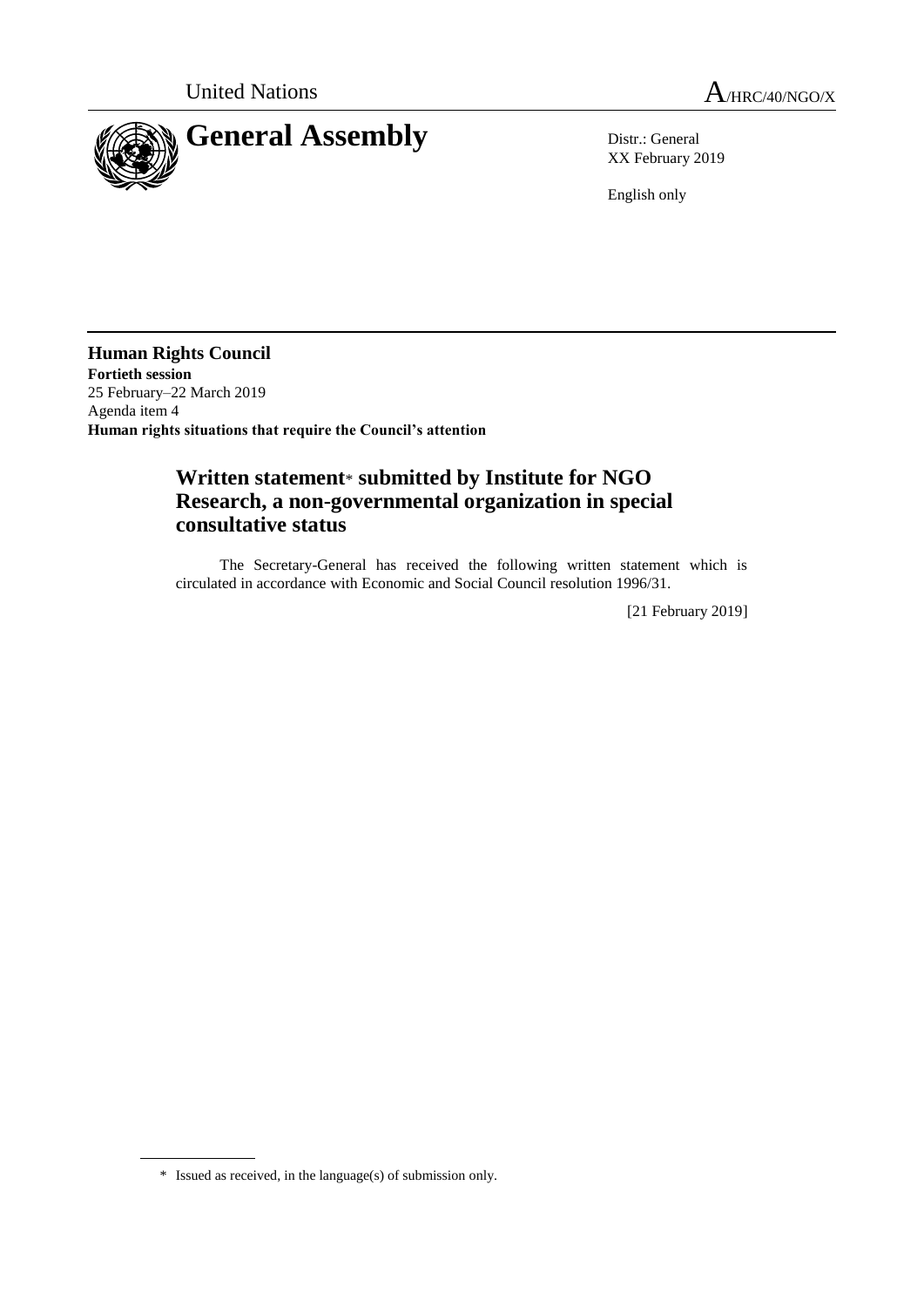## **Submission of the Institute for NGO Research Antisemitism in Sweden**

Antisemitism is a major and growing problem in the world, in Europe, and in Sweden. In September 2018, Secretary-General António Guterres expressed his concern stating that "the origins of the United Nations itself are rooted in the need to learn the lessons of the Holocaust," and that being "true to our Charter means combating antisemitism and hatred with all our energy and will." According to the 2018 European Union Agency for Fundamental Rights and its survey of antisemitism, the largest of its kind encompassing 96% of the Jewish population in Europe, 9 out of 10 Swedish Jews perceive that antisemitism has increased. As stated in this study, Sweden is among the countries where the Jewish population is the least satisfied with how the government combats antisemitism and provides for the security concerns of the Jewish community.

Sweden is often hailed as a highly idealistic country keen on safekeeping and promoting human rights. Sweden itself states that it aspires to "be a clear voice for human rights around the world – not just in words but also in actions."<sup>1</sup> Indeed, Swedish initiative helped lead to the establishment of the International Holocaust Remembrance Alliance (IHRA) in 1998.

However, Sweden does not adhere to the full definition of antisemitism that it helped create with the founding of IHRA.<sup>2</sup> This definition importantly includes: "Denying the Jewish people their right to self-determination, e.g., by claiming that the existence of a State of Israel is a racist endeavor"; "Applying double standards by requiring of it a behavior not expected or demanded of any other democratic nation"; and "Using the symbols and images associated with classic antisemitism (e.g., claims of Jews killing Jesus or blood libel) to characterize Israel or Israelis" in its definition of antisemitism.

Some measures against antisemitism do exist in Sweden, and in the Prime Minister's Statement of Government Policy (January 21, 2019) it was stated that "wherever antisemitism exists, and however it's expressed, it shall be addressed and fought."<sup>3</sup> This was followed by an introduction to new measures to counteract antisemitism such as visits to Holocaust memorial sites around Europe, the opening of a new Holocaust museum, and announcing Sweden as host of a conference on the Holocaust in 2020.

Lamentably, the overwhelming focus on the Holocaust, and the kind of antisemitism manifested before and during, results in the full scope of the current threat facing the Jewish people being neglected and, consequently, left unaddressed. In Sweden, antisemitism can be seen stemming from across the political spectrum, where the far-left, the far-right, radical Islamism, and general ignorance converge and constitute the modern threat to the Jewish population in Sweden. As Moshe Kantor, president of the European Jewish Congress, articulated, "The challenges that the Jewish community in Sweden face today are sadly indicative of far wider phenomena taking place across Europe."<sup>4</sup>

In Sweden, there is a tremendous hesitation to speak out against even the most blatant antisemitism when it comes from purported progressive political groups or members of another minority group. In a country keen on promoting its human rights expertise, the fear of being accused of intolerance has paralyzed Swedish leaders from properly addressing antisemitism and all its vile manifestations. As a result, Sweden is failing its Jewish citizens and further contributing to the deteriorating relationship between Sweden, the Jewish people, and the Jewish State.

In addition to antisemitism present within Sweden, the Swedish government also provides funding to radical anti-Israel NGOs that routinely use antisemitic motifs in their demonization of the Jewish State and the Jewish people. For instance, from 2014-2017 Sweden served as the lead donor of the Human Rights and International Humanitarian Law Secretariat (Secretariat), a joint initiative by the governments of Denmark, Switzerland, Sweden, and the Netherlands.

<sup>&</sup>lt;sup>1</sup> Sweden, "Sweden and Human Rights," https://sweden.se/society/sweden-and-human-rights/

<sup>&</sup>lt;sup>2</sup> International Holocaust Remembrance Alliance, "Working Definition of Antisemitism,"

https://www.holocaustremembrance.com/working-definition-antisemitism

<sup>&</sup>lt;sup>3</sup> Government Offices of Sweden, "Statement of Government Policy," January 21, 2019:

https://www.government.se/speeches/20192/01/statement-of-government-policy-21-january-2019/

<sup>4</sup> Cnaan Liphshiz, "Caught between jihadists and neo-Nazis, Swedish Jews fear for their future," July 20, 2018"

https://www.jta.org/2018/07/10/global/caught-between-jihadists-and-neo-nazis-swedish-jews-fear-for-their-future